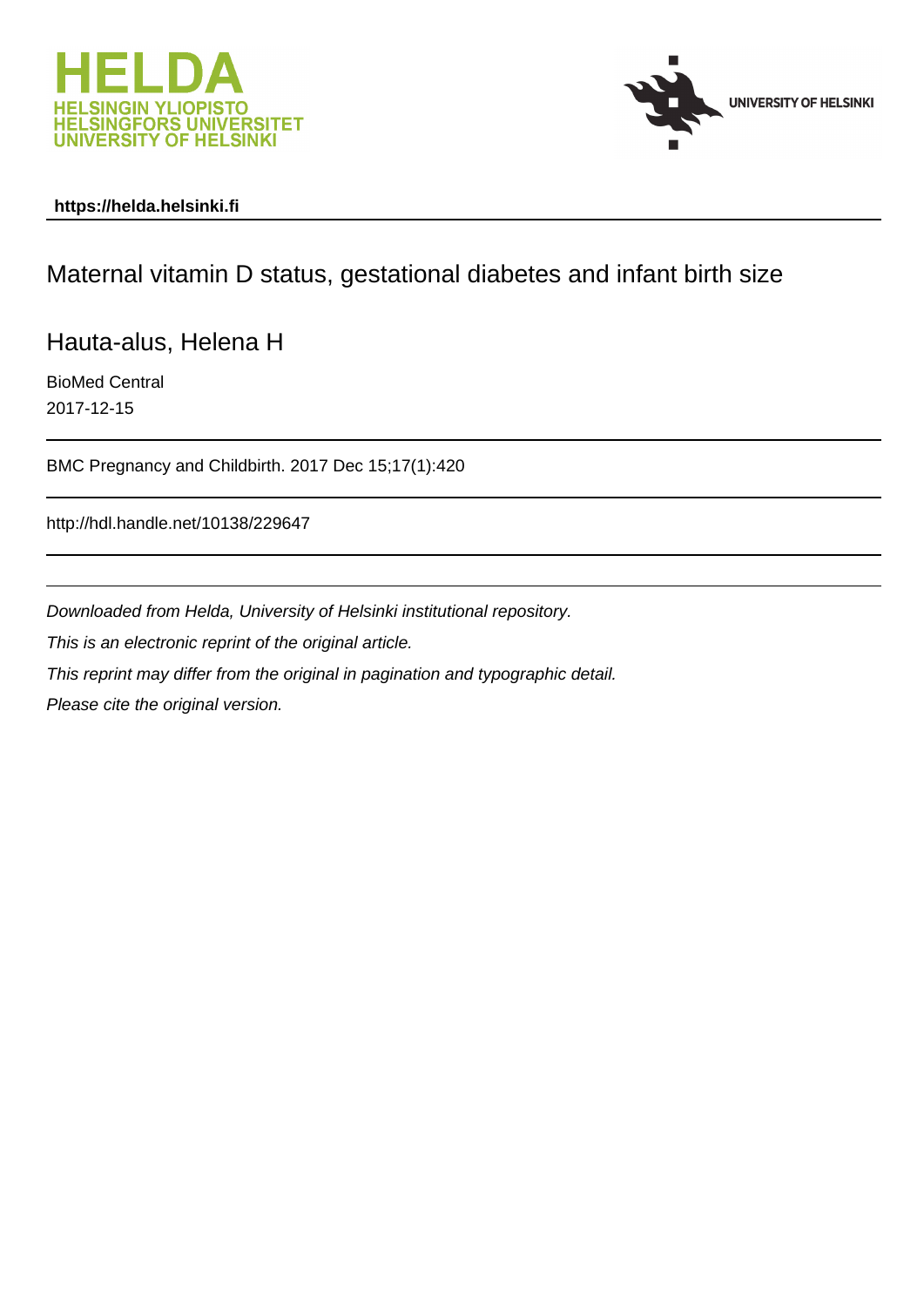# **RESEARCH ARTICLE Example 2014 12:30 The Contract of Contract ACCESS**

# Maternal vitamin D status, gestational diabetes and infant birth size



Helena H. Hauta-alus<sup>1</sup>, Heli T. Viljakainen<sup>1,2\*</sup>, Elisa M. Holmlund-Suila<sup>1</sup>, Maria Enlund-Cerullo<sup>1</sup>, Jenni Rosendahl<sup>1</sup> , Saara M. Valkama<sup>1</sup>, Otto M. Helve<sup>1</sup>, Timo K. Hytinantti<sup>1</sup>, Outi M. Mäkitie<sup>1,2,3</sup> and Sture Andersson<sup>1</sup>

# Abstract

Background: Maternal vitamin D status has been associated with both gestational diabetes mellitus (GDM) and fetal growth restriction, however, the evidence is inconsistent. In Finland, maternal vitamin D status has improved considerably due to national health policies. Our objective was to compare maternal 25-hydroxy vitamin D concentrations [25(OH)D] between mothers with and without GDM, and to investigate if an association existed between maternal vitamin D concentration and infant birth size.

Methods: This cross-sectional study included 723 mother-child pairs. Mothers were of Caucasian origin, and infants were born at term with normal birth weight. GDM diagnosis and birth size were obtained from medical records. Maternal 25(OH)D was determined on average at 11 weeks of gestation in pregnancy and in umbilical cord blood (UCB) at birth.

Results: GDM was observed in 81 of the 723 women (11%). Of the study population, 97% were vitamin D sufficient [25(OH)D ≥ 50 nmol/L]. There was no difference in pregnancy 25(OH)D concentration between GDM and non-GDM mothers (82 vs 82 nmol/L,  $P = 0.99$ ). Regression analysis confirmed no association between oral glucose tolerance test results and maternal 25(OH)D (P > 0.53). Regarding the birth size, mothers with optimal pregnancy 25(OH)D ( $\geq$  80 nmol/L) had heavier newborns than those with suboptimal pregnancy  $25(OH)D (P = 0.010)$ . However, mothers with optimal UCB 25(OH)D had newborns with smaller head circumference than those with suboptimal 25(OH)D ( $P = 0.003$ ), which was further confirmed as a linear association ( $P = 0.024$ ).

Conclusions: Maternal vitamin D concentration was similar in mothers with and without GDM in a mostly vitamin D sufficient population. Associations between maternal vitamin D status and birth size were inconsistent. A sufficient maternal vitamin D status, specified as 25(OH)D above 50 nmol/L, may be a threshold above which the physiological requirements of pregnancy are achieved.

Trial registration: The project protocol is registered in ClinicalTrials.gov in November 8, 2012 ([NCT01723852](https://clinicaltrials.gov/ct2/show/NCT01723852?term=NCT01723852&rank=1)).

Keywords: Maternal vitamin D status, Newborn vitamin D status, 25-hydroxy vitamin D concentration, Gestational diabetes mellitus, Birth size, Birth weight, Birth length, Head circumference, Ponderal index

# Background

Vitamin D deficiency, defined as a circulating 25-hydroxy vitamin D (25(OH)D) concentration below 50 nmol/L, has been common among Finnish pregnant women [1]. However, due to recent changes in national health policies, intake of vitamin D has increased resulting in

\* Correspondence: [heli.viljakainen@helsinki.fi](mailto:heli.viljakainen@helsinki.fi) <sup>1</sup>

Full list of author information is available at the end of the article

decreasing rates of vitamin D deficiency [2–5]. Vitamin D deficiency has been associated with gestational diabetes mellitus (GDM) [6], but the evidence is inconsistent [7, 8]. Of all pregnancies, 1–14% are affected by GDM [9], and globally GDM prevalence has been increasing in line with increasing obesity [10]. GDM is the most common pregnancy complication in Europe [11]. In Finland, the prevalence of GDM has increased from 6% in 2008 to 11% in 2014 [12]. GDM increases the risk of adverse pregnancy and neonatal outcomes, and the risk of obesity, metabolic syndrome, diabetes, and cardiovascular disease in later life both of the mother and the child [13].



© The Author(s). 2017 **Open Access** This article is distributed under the terms of the Creative Commons Attribution 4.0 International License [\(http://creativecommons.org/licenses/by/4.0/](http://creativecommons.org/licenses/by/4.0/)), which permits unrestricted use, distribution, and reproduction in any medium, provided you give appropriate credit to the original author(s) and the source, provide a link to the Creative Commons license, and indicate if changes were made. The Creative Commons Public Domain Dedication waiver [\(http://creativecommons.org/publicdomain/zero/1.0/](http://creativecommons.org/publicdomain/zero/1.0/)) applies to the data made available in this article, unless otherwise stated.

<sup>&</sup>lt;sup>1</sup>Children's Hospital, University of Helsinki and Helsinki University Hospital, Biomedicum 2 C, P.O. Box 705, 00020 HUS Helsinki, Finland

<sup>2</sup> Folkhälsan Research Center, Haartmaninkatu 8, P.O.Box 63, 00014 Helsinki, Finland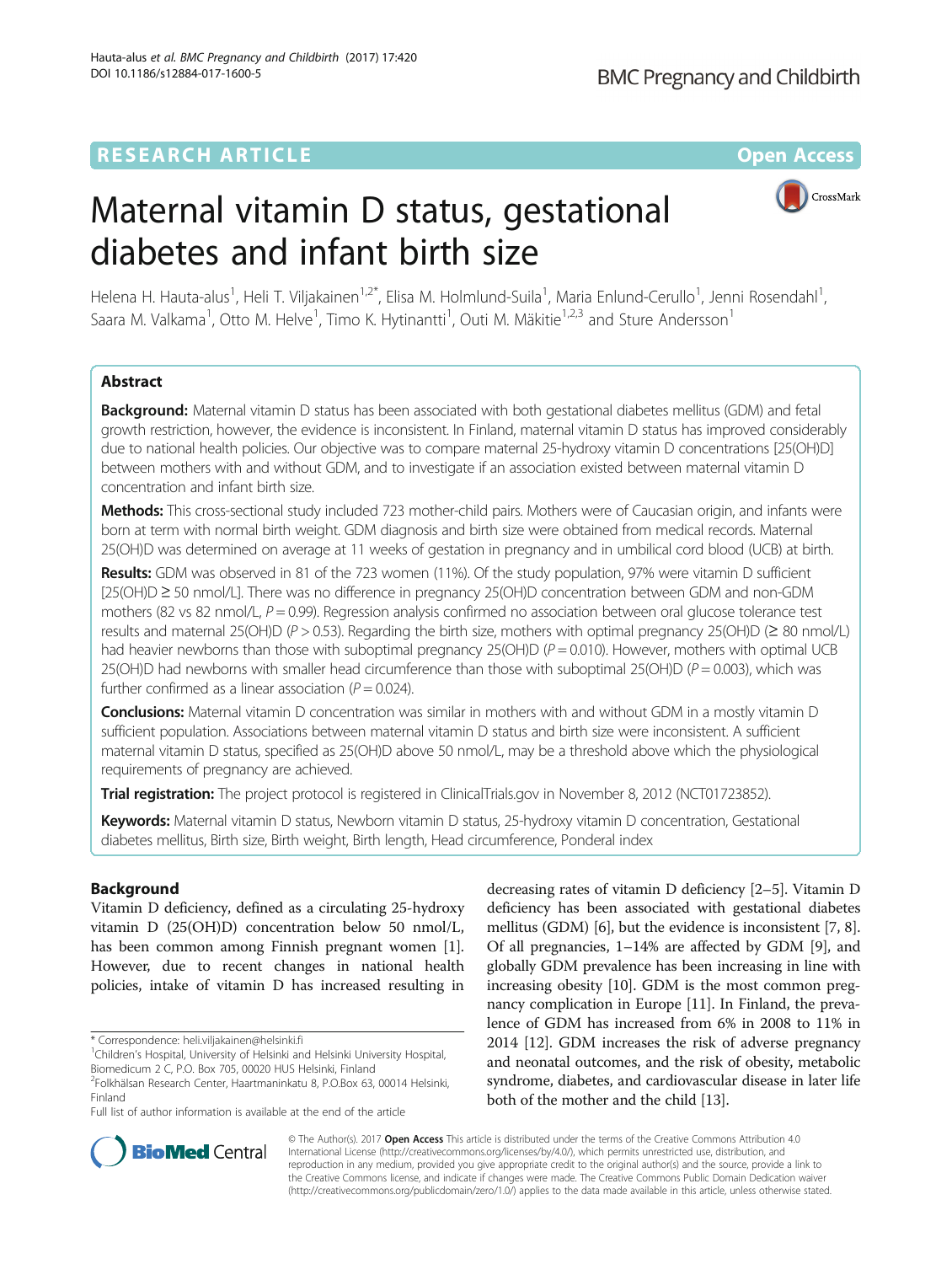Fetal growth may have later health implications also within the normal-birth-weight range [14]. Poor maternal vitamin D status has been related to fetal growth restriction [15] but it is unknown whether maternal vitamin D status associates with birth size in infants with normal birth weight.

Many of the findings regarding the relationship between vitamin D deficiency and GDM are based on case-control studies, which may include a potential selection bias. Case-control studies often focus on high-risk groups, for example women who are overweight and sedentary, which are independent risk factors for vitamin D deficiency as well (for example [16]).

The objectives of the present study were to compare 25(OH)D concentration at two consecutive time points between mothers with and without GDM, and to investigate associations between maternal factors and infant's birth size, and the potential role of 25(OH)D concentration therein.

The study is part of the longitudinal Vitamin D Intervention in Infants (VIDI) study.

# Methods

#### Recruitment and study participants

At Kätilöopisto Maternity Hospital, Helsinki, Finland, 987 families were recruited into the VIDI study between January 2013 and June 2014, after delivery during the mother's hospital stay. According to the inclusion criteria, the mothers were of Caucasian origin without regular medication and with singleton pregnancy. Exclusion criteria for the newborns were: nasal continuous positive airway pressure treatment >one day, intravenous glucose infusion, seizures, duration of phototherapy >three days and need for nasogastric tube >one day. The infants were born between  $37 + 0$  and  $42 + 0$  weeks of gestation, and newborn's birth weight was appropriate for gestational age (SD-score [SDS] between −2.0 and +2.0). Of the recruited eligible families, 29% (987/3408) agreed to participate in the VIDI study. For the present cross-sectional study, we included mothers who had a record from a community prenatal clinic or baseline questionnaire and both two maternal 25(OH)D measurements. Two infants with a congenital disease (Down syndrome and Rieger syndrome) were excluded. Thus, the total number of subjects was 723. Of the infants, 367 were girls and 356 boys. Number of subjects in each analysis is reported in Tables.

## 25(OH)D analyses

Maternal pregnancy serum samples for 25(OH)D measurements were collected at community prenatal clinics at gestational weeks 7 to 25 between June 2012 and November 2013 as part of the mothers' normal follow-up [hereafter referred to as pregnancy 25(OH)D]. At birth, umbilical cord blood (UCB) for 25(OH)D measurement was obtained at

gestational weeks 37 to 42 between January 2013 and May 2014 [hereafter referred to as UCB 25(OH)D]. Both pregnancy serum and UCB plasma 25(OH)D were analysed simultaneously using the IDS-iSYS fully automated immunoassay system with chemiluminescence detection (Immunodiagnostic Systems Ltd., Bolton, UK). Detailed information on 25(OH)D analysis has been previously reported [5]. The quality and accuracy of the serum 25(OH)D analysis is validated on an ongoing basis by participation in the vitamin D External Quality Assessment Scheme (DEQAS, Charing Cross Hospital, London, UK).

Both 25(OH)D concentrations were corrected by applying a linear regression equation (Oct 2014 value  $(mmol/L) = [(early 2014 value) - 8.2] / 0.99)$  provided by the manufacturer because of methodological changes in the IDS-iSYS system between 2014 and 2016 (see Additional file 1). We re-analysed a subsample of 77 samples and verified the correction (adjusted  $R^2 = 0.922$ ,  $SEE = 9.2 \text{ nmol/l}.$ 

We employed UCB 25(OH)D to reflect both the maternal vitamin D status at the end of pregnancy and the newborn's vitamin D status at birth [1]. We defined vitamin D deficiency as  $25(OH)D < 50$  nmol/L, and vitamin D sufficiency as  $25(OH)D \ge 50$  nmol/L, since a concentration of ≥50 nmol/L is considered sufficient for bone health [17]. Suboptimal vitamin D status was defined as  $25(OH)D < 80$  nmol/L, and optimal vitamin D status as  $25(OH)D \ge 80$  nmol/L, as has been suggested based on calcium absorption studies [18].

# Maternal and newborn data

Maternal data were obtained from a self-administered baseline questionnaire, filled in after delivery, and from medical records. Maternal height (cm) and weight (kg) before pregnancy and parity were collected primarily from the prenatal maternity card or, if missing, from our baseline questionnaire. Gestation was determined by first trimester ultrasound examination. Maternal age was determined at delivery. Parity was categorised into nullipara, secundipara and multipara (>two deliveries). Prepregnancy body mass index (BMI) (kg/m<sup>2</sup>) was categorised into underweight (<18.5), normal weight (18.5–24.9), overweight (25.0–29.9) and obese (>30.0).

Prepregnancy weight and weight recorded in prenatal clinics were utilised to calculate gestational weight gain (GWG) (kg). We recorded GWG at first measurement, at approximately the 12th, 20th and 30th gestational weeks, and at last measurement. GWG was adjusted for consecutive gestational week. Concerning the analysis of total GWG, absolute values were used, and women who had their final weight recorded more than three weeks before the delivery were omitted  $(n = 7)$ . Total GWG was categorised into inadequate, adequate and excessive based on national recommendations by prepregnancy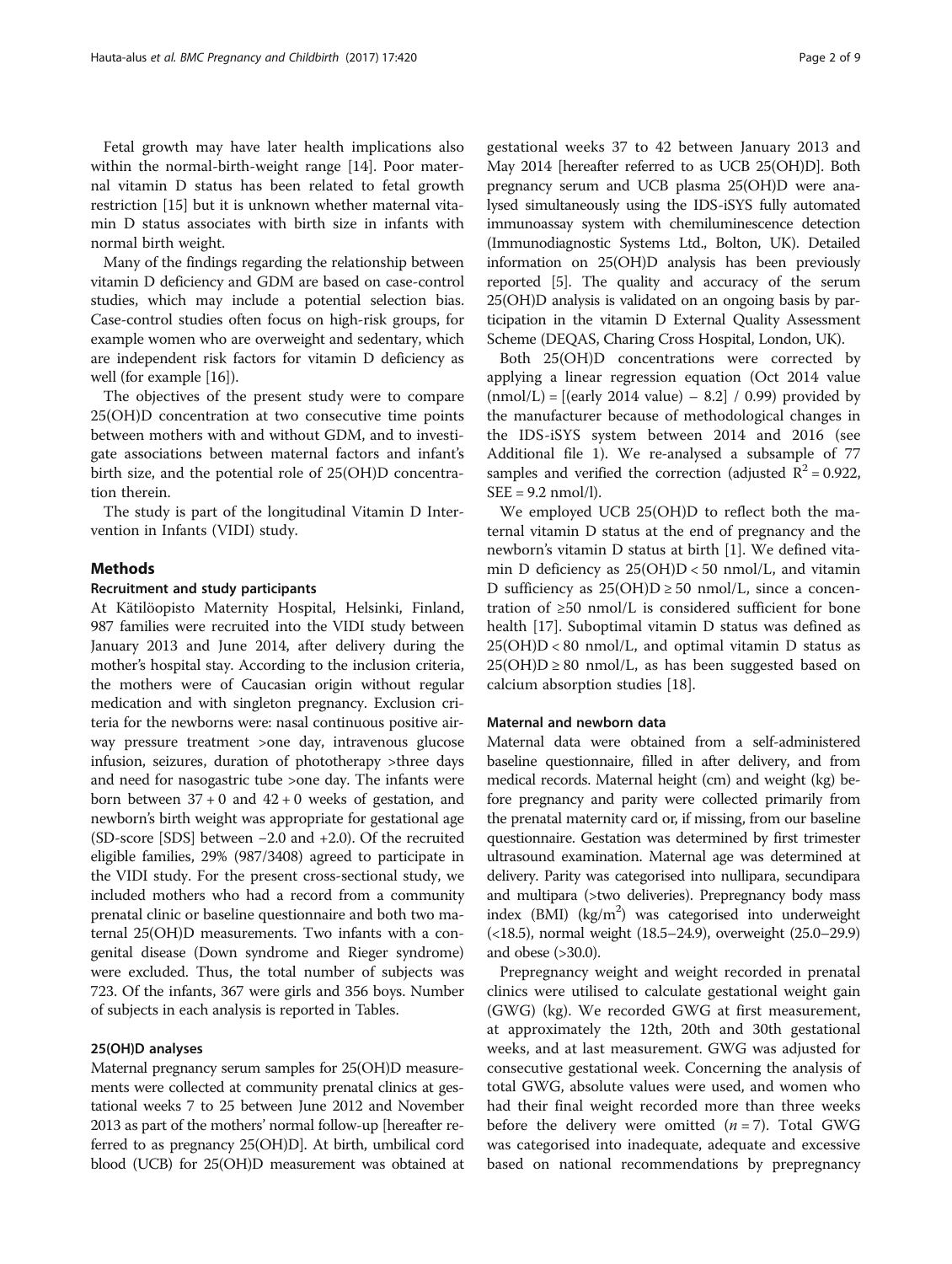BMI: recommended GWG for underweight mothers was 12.5–18.0 kg, for normal weight 11.5–16.0 kg, for overweight 7.0–11.5 kg, and for obese 5.0–9.0 kg [19].

Education level was graded from one (=comprehensive school/lower secondary education) to six (university degree/first or second stage of tertiary education). Education was re-categorised into 'lower' and 'higher' education (lower = lower or upper secondary or postsecondary non-tertiary education, higher = first or second stage of tertiary education), due to a low number of subjects in other education categories. Prepregnancy smoking status was assessed as number of cigarettes per day. Maternal use of supplements, specific brand names, dosing, and date of commencement were recorded. We calculated the average daily intake of vitamin D from supplementation during the last two months of pregnancy.

Birth size, including birth weight (kg), length (cm), and head circumference (cm), was measured by midwives according to standard procedure. These data and the duration of pregnancy were retrospectively collected from birth records. Birth size measures were transformed into SDS by using Finnish sex-specific normative data for fetal growth [20]. Ponderal index was calculated (birth weight (kg) / birth length  $(m)^3$ ) and standardised into sex-specific z-score.

#### Assessment of GDM

The diagnosis of GDM was based on a two-hour 75 g oral glucose tolerance test (OGTT). According to the national guidelines, GDM was diagnosed if the OGTT results exceeded cut-offs for one or more values: fasting plasma glucose ≥5.3 mmol/l, 1-h ≥ 10.0 mmol/l and 2h  $\geq 8.6$  mmol/l [19]. An OGTT was performed at gestational weeks 10 to 40 between October 2012 and March 2014, and the results were collected from prenatal maternity cards or the hospital laboratory database. In general, screening for GDM depends on a presence of risk factors according to national recommendations [19] and based on these, OGTT was performed on 490 (54.5%) of the participating mothers. None of the pregnant women in our study received insulin therapy nor other regular medication, but mothers with GDM obtained dietary counselling at community prenatal clinics [19].

# Statistical analysis

The normality of the variables was visually inspected. Outliers ( $n = 18$ ) of 25(OH)D concentrations were identified with Normal probability plot of residuals, Leverage and Cook's Distance diagnostic tests, and omitted from the analyses. Season with four categories affected maternal 25(OH)D concentrations. Thus, season at pregnancy blood sampling and at birth was coded using dummy

variables (with autumn as a reference) in ANCOVA and used as a covariate.

The data included partially missing information. Imputation of missing values for education  $(n = 12)$  and parity  $(n = 2)$  were conducted using the median value in subgroups by GDM status. Missing data on prepregnancy smoking as number of cigarettes daily were imputed as a median value (= zero) by GDM status according to smoking status ( $n = 22$ ). Imputation of missing values for GWG at 12 gestational weeks was conducted using a mean value of two consecutive measurements ( $n = 12$ ). Missing values of other variables were not imputed. Maternal characteristics in Table 1 are described only as un-imputed values.

Independent sample t-tests, Mann-Whitney U-tests, repeated measures ANOVA or the Pearson Chi-Square test, when appropriate, were applied to compare maternal characteristics between GDM and non-GDM mothers. The difference in 25(OH)D between GDM and non-GDM mothers was investigated with ANCOVA adjusted for season, maternal age, education and prepregnancy BMI. Association between pregnancy 25(OH)D and OGTT results/birth weight, and between UCB 25(OH)D and head circumference at birth were tested with univariate linear regression. Prevalence of vitamin D deficiency in non-GDM and GDM mothers were tested with Fisher's Exact test.

Newborn birth size was investigated in categories of maternal prepregnancy BMI (underweight, normal weight, overweight, obese), GWG (inadequate, adequate, excessive), prepregnancy smoking status (yes, no), maternal education (higher, lower), parity (nullipara, secundipara, multipara), GDM status (yes, no), vitamin D status (suboptimal, optimal) in pregnancy and in UCB, with ANCOVA with Bonferroni correction when applicable, and adjusted for maternal height. Changing covariates appearing in the ANCOVA models were: prepregnancy BMI, GWG at last measurement, smoking, education, parity, GDM and 25(OH)D concentrations. Using both 25(OH)D concentrations as covariates in the GWG analysis induced a multicollinearity problem based on Cook's Distance and Levene's test, but excluding these covariates from the model did not change the results.

Results are shown as means or adjusted means with SD or SEM. The means and medians were similar in both vitamin D concentrations. Associations were considered significant at  $P < 0.05$ . All statistical analyses were conducted using the IBM SPSS program for Windows, version 22 (IBM, Chicago, IL, USA).

# Results

In the study population 97% were vitamin D sufficient  $[25(OH)D > 50$  nmol/L] in both mothers and newborns, while optimal vitamin D status [25(OH)D above 80 nmol/L] was seen in 52% of the mothers and 45% of the newborns.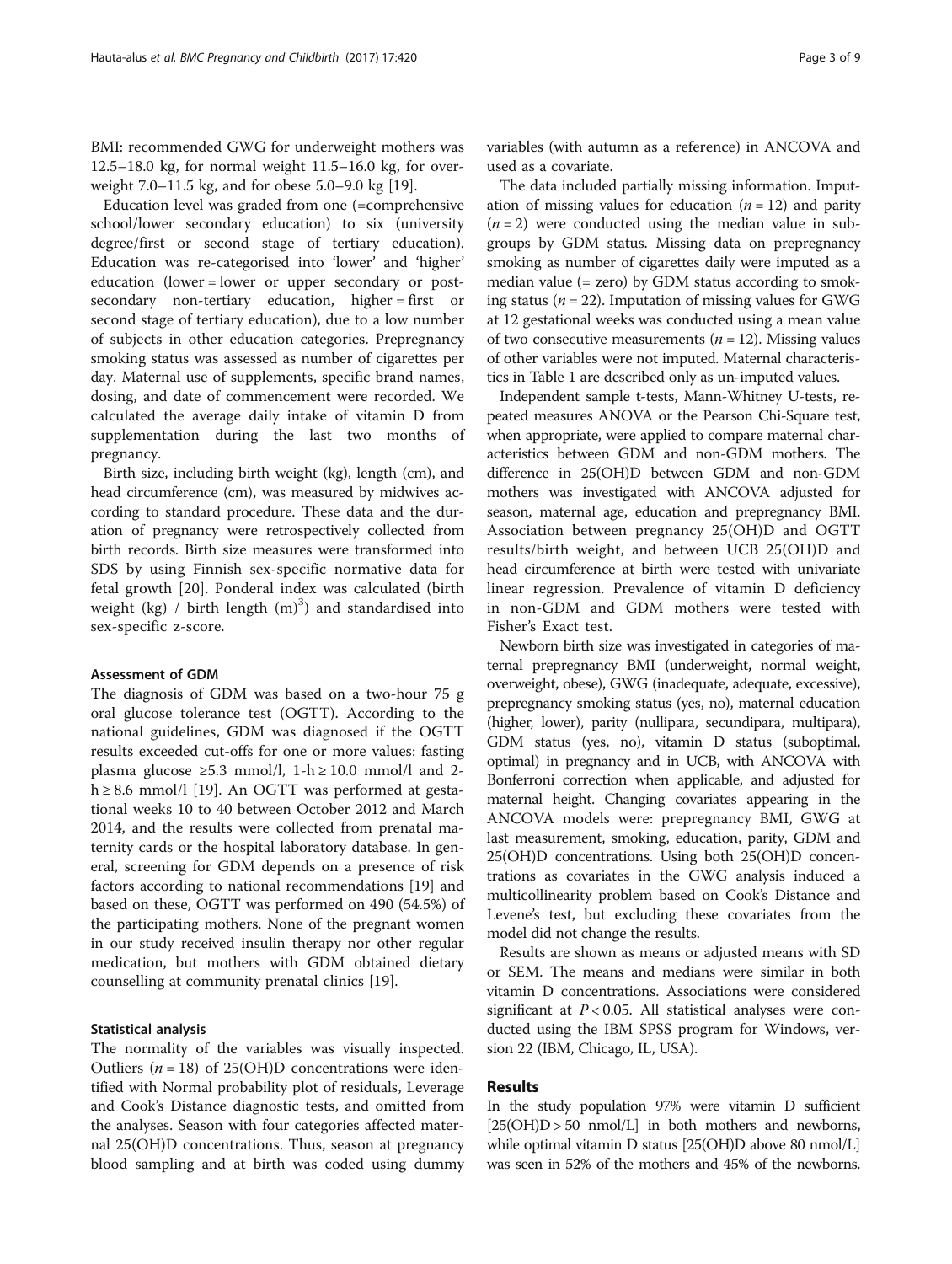Table 1 Maternal characteristics in GDM and non-GDM mothers. P-values refer to differences between the groups

| Maternal characteristics                                | n   | Non-GDM         | $\eta$ | <b>GDM</b>      | $p$ value |
|---------------------------------------------------------|-----|-----------------|--------|-----------------|-----------|
| Age at delivery (y)                                     | 642 | $31.4 \pm 4.3$  | 81     | $32.7 \pm 4.5$  | 0.018     |
| Level of education <sup>a</sup>                         | 632 | $5.0 \pm 1.3$   | 79     | $4.7 \pm 1.4$   | 0.051     |
| Parity                                                  | 640 | $1.5 \pm 0.7$   | 81     | $1.5 \pm 0.7$   | 0.275     |
| Prepregnancy smoking, number of cigarettes daily        | 625 | $1.2 \pm 3.7$   | 76     | $2.0 \pm 4.6$   | 0.064     |
| Alcohol consumption before pregnancy, portion/wk.       | 625 | $1.9 \pm 2.0$   | 78     | $2.3 \pm 3.5$   | 0.755     |
| Prepregnancy height (cm)                                | 642 | $166.3 \pm 6.0$ | 81     | $165.9 \pm 5.4$ | 0.398     |
| Prepregnancy weight (kg)                                | 631 | $63.5 \pm 10.2$ | 81     | $72.1 \pm 13.5$ | < 0.001   |
| Prepregnancy BMI (kg/m <sup>2</sup> )                   | 639 | $23.0 \pm 3.5$  | 81     | $26.2 \pm 4.8$  | < 0.001   |
| Duration of gestation at OGTT (wk)                      | 323 | $26.3 \pm 4.3$  | 80     | $25.9 \pm 5.9$  | 0.774     |
| Duration of gestation at pregnancy blood sampling (wk)  | 642 | $11.3 \pm 1.9$  | 81     | $11.2 \pm 2.2$  | 0.089     |
| Duration of gestation at delivery (wk)                  | 642 | $40.2 \pm 1.1$  | 81     | $40.1 \pm 1.1$  | 0.410     |
| Pregnancy 25(OH)D (nmol/L)                              | 642 | $81.9 \pm 19.5$ | 81     | $80.0 \pm 21.2$ | 0.417     |
| UCB 25(OH)D (nmol/L)                                    | 642 | $80.1 \pm 20.0$ | 81     | $78.4 \pm 18.8$ | 0.448     |
| Supplemental vitamin D intake during pregnancy (µg/d)   | 621 | $15.5 \pm 16.6$ | 76     | $13.5 \pm 10.8$ | 0.162     |
| Cumulative gestational weight gain at <sup>b</sup> (kg) |     |                 |        |                 | 0.093     |
| first measurement                                       | 580 | $1.7 \pm 0.5$   | 74     | $1.6 \pm 0.5$   |           |
| 12th gestational week                                   | 580 | $3.8 \pm 1.0$   | 74     | $3.6 \pm 1.1$   |           |
| 20th gestational week                                   | 580 | $6.3 \pm 0.8$   | 74     | $6.2 \pm 0.8$   |           |
| 30th gestational week                                   | 580 | $9.7 \pm 0.5$   | 74     | $9.7 \pm 0.4$   |           |
| last measurement                                        | 580 | $13.8 \pm 0.4$  | 74     | $13.7 \pm 0.3$  |           |

GDM gestational diabetes mellitus, 25(OH)D 25-hydroxy vitamin D, UCB umbilical cord blood

Values are means ± SD

<sup>a</sup>Scale from 1 = lower secondary education to 6 = first or second stage of tertiary education

<sup>b</sup>Values are adjusted for duration of gestation

Majority (95%) of the mothers took vitamin D supplements during pregnancy, most of them were highly educated (75% had at least a bachelor level education), and 73% had normal weight before pregnancy.

# Vitamin D status and GDM

In our cohort GDM was present in 81 of the 723 women (11%). The comparison of maternal characteristics of GDM and non-GDM mothers is summarised in Table 1. Pregnancy 25(OH)D concentration was measured on average at 11 weeks of gestation, and GDM was diagnosed on average at 26 weeks of gestation in both GDM and non-GDM mothers. Mothers with GDM were older  $(P = 0.018)$ , heavier and had higher prepregnancy BMI ( $P$  for both <0.001), and their educational level was at borderline of significance  $(P = 0.051)$  lower compared with mothers without GDM. No differences between the groups were observed in several other characteristics, including GWG, duration of gestation, and supplemental vitamin D intake.

We investigated whether pregnancy 25(OH)D concentration differed between mothers with  $(n = 81)$  and without GDM  $(n = 639)$  (Fig. 1) in a crude model and in a model adjusted for season, maternal age, education and

prepregnancy BMI. Adjusted analysis confirmed no difference in mean ± SEM pregnancy 25(OH)D concentration between GDM and non-GDM mothers  $(81.7 \pm 2.3)$ vs  $81.7 \pm 0.8$  nmol/L,  $P = 0.99$ ). Similarly in UCB, the adjusted analysis showed no difference in 25(OH)D concentrations in infants born to women with and without GDM  $(79.1 \pm 2.3 \text{ vs } 80.1 \pm 0.8 \text{ nmol/L}, P = 0.69)$  (Fig. 1). These results remained when only those who had undergone OGTT were included: pregnancy and UCB 25(OH)D concentrations were similar in GDM  $(n = 80)$  and non-GDM mothers ( $n = 323$ ) ( $P = 0.94$  and  $P = 0.43$ , respectively).

We further tested for possible associations between pregnancy 25(OH)D concentration and OGTT results with a univariate regression model. We observed no association between pregnancy 25(OH)D and fasting plasma glucose (B -0.00; 95% CI -0.00, 0.00;  $P = 0.54$ ), 1-h glucose (B 0.00; 95% CI -0.01, 0.01;  $P = 0.53$ ) or 2-h glucose  $(B - 0.00; 95\% \text{ CI } -0.01, 0.01; P = 0.54).$ 

The prevalence of vitamin D deficiency  $[25(OH)D \leftarrow$ 50 nmol/L] during pregnancy was similar between mothers with or without GDM [4.9% (4/81) vs 3.3% (21/642),  $P = 0.51$ . However, more GDM mothers were vitamin D deficient at the delivery compared with non-GDM mothers [7.4% (6/81) vs 2.8% (18/642)  $(P = 0.042)$ ]. However, of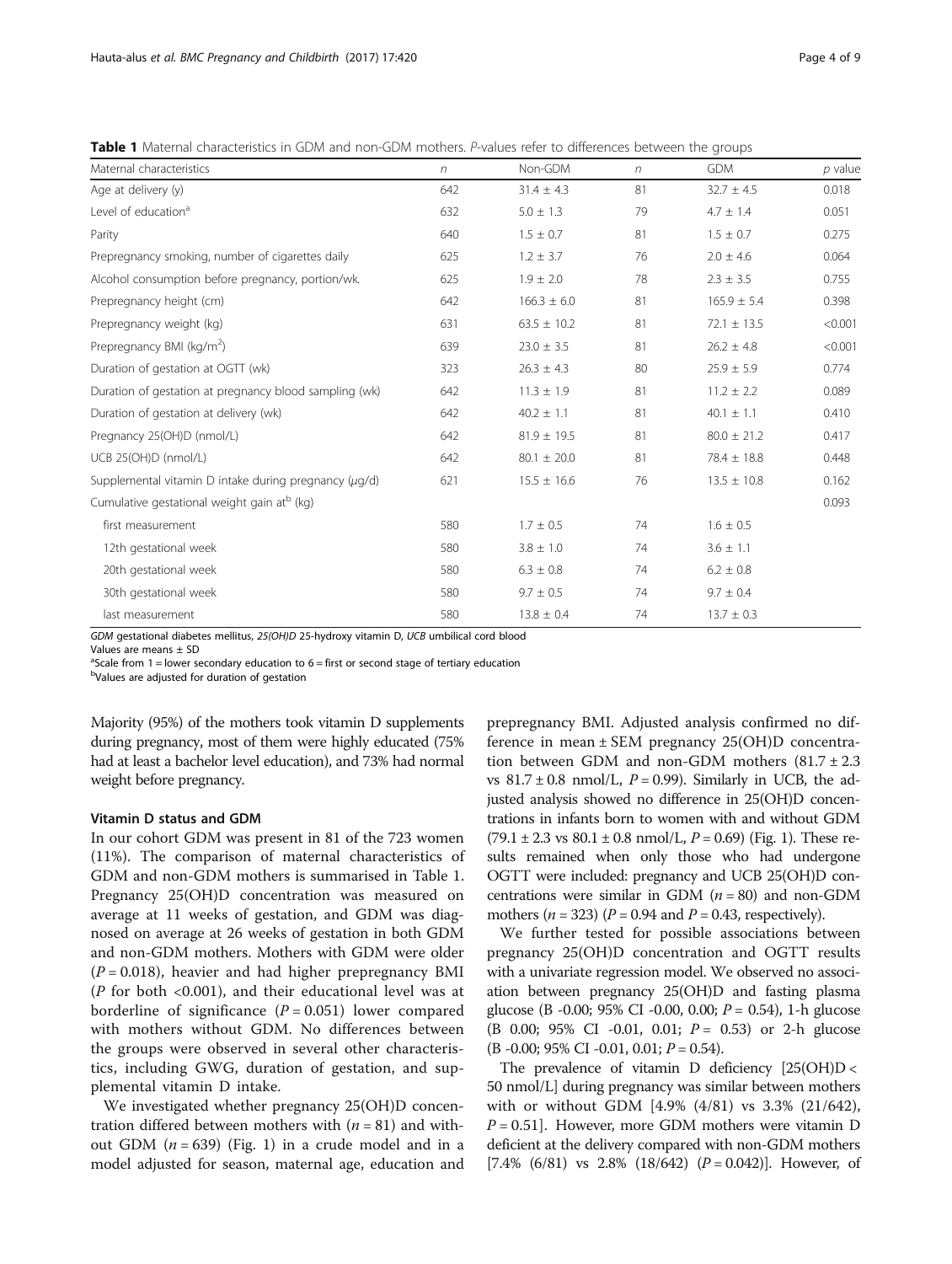

these six deficient GDM-mothers five (83%) were smokers, and correspondingly in non-GDM mothers four out of eighteen were smokers  $(24%)$   $(P = 0.018)$ .

## Maternal 25(OH)D and newborn birth size

The effect of maternal factors on birth size in fully adjusted models is presented in Table 2 and Fig. 2. Neither pregnancy 25(OH)D nor UCB 25(OH)D concentrations were related to birth length or ponderal index. As compared to mothers with suboptimal pregnancy 25(OH)D, mothers with optimal pregnancy 25(OH)D had heavier newborns  $(P = 0.010)$ , but this positive association was not verified in linear regression (B 0.00; 95% CI -0.00, 0.01;  $P = 0.16$ ). Newborn head circumference was larger in those with suboptimal UBC 25(OH)D compared with mothers with optimal UCB 25(OH)D ( $P = 0.003$ ). Further, linear regression confirmed the inverse association between UCB 25(OH)D and head circumference (B -1.74; 95% CI -3.25, −0.23;  $P = 0.024$ ). These results did not change after adjusting for mode of delivery (vaginal, vacuum assisted or caesarean section). Prepregnancy BMI, GWG, and parity had independent effects on birth size (Table 2 and Fig. 2).

# **Discussion**

The primary focus of this work was to determine whether 25(OH)D concentration differs between mothers with and without GDM, and whether vitamin D status affects birth size in normal-birth-weight infants. GDM was diagnosed in 11% of mothers in our cohort. Almost all mother-child pairs (97%) were vitamin D sufficient  $[25(OH)D \ge 50 \text{ nmol/L}]$ , and about half of the motherchild pairs had optimal vitamin D status  $[25(OH)D \ge$ 80 nmol/L]. Maternal 25(OH)D concentrations were similar in GDM and non-GDM mothers. Interestingly, pregnancy vitamin D status associated positively with birth weight, but an inverse association was observed between newborn vitamin D status and head circumference at birth.

Lu et al. (2016) concluded in their meta-analysis that maternal vitamin D insufficiency (< 50 nmol/L or <75 nmol/L) was associated with greater risk of GDM [6]. However, they suggested that this applied only in developed countries and when no adjustments for confounders were made [6]. In our study, maternal vitamin D concentrations were similar in non-GDM and GDM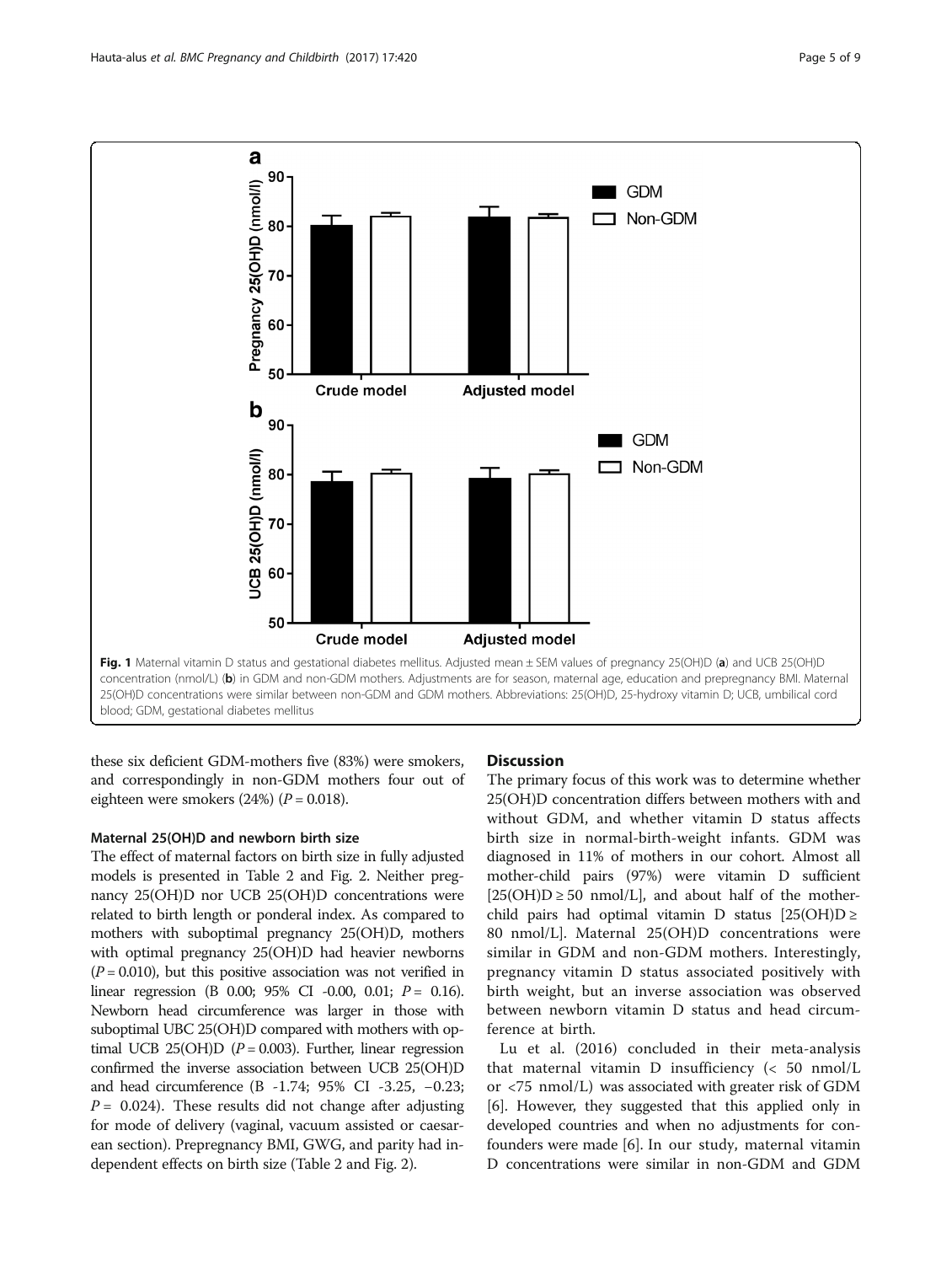|                                 | Birth weight (SDS) |                  | Birth length (SDS) | Head circumference (SDS) <sup>b</sup> | Ponderal index (z-score) <sup>c</sup> |  |
|---------------------------------|--------------------|------------------|--------------------|---------------------------------------|---------------------------------------|--|
| Maternal factors                | $\eta$             | $p$ value        | $p$ value          | $p$ value                             | $p$ value                             |  |
| Prepregnancy BMI                |                    | 0.020            | 0.201              | 0.364                                 | 0.719                                 |  |
| Underweight                     | 19                 | $-0.49 \pm 0.17$ | $-0.36 \pm 0.19$   | $-0.34 \pm 0.22$                      | $-0.12 \pm 0.23$                      |  |
| Normal weight                   | 494                | $-0.30 \pm 0.03$ | $-0.23 \pm 0.04$   | $-0.14 \pm 0.04$                      | $-0.01 \pm 0.05$                      |  |
| Overweight                      | 117                | $-0.13 \pm 0.07$ | $-0.12 \pm 0.08$   | $-0.04 \pm 0.09$                      | $0.08 \pm 0.09$                       |  |
| Obese                           | 44                 | $-0.05 \pm 0.12$ | $-0.01 \pm 0.13$   | $0.03 \pm 0.14$                       | $0.08 \pm 0.16$                       |  |
| Gestational weight gain         |                    | < 0.001          | 0.006              | 0.186                                 | 0.505                                 |  |
| Inadequate                      | 164                | $-0.43 \pm 0.06$ | $-0.37 \pm 0.07$   | $-0.23 \pm 0.07$                      | $-0.05 \pm 0.08$                      |  |
| Adequate                        | 261                | $-0.28 \pm 0.05$ | $-0.20 \pm 0.05$   | $-0.11 \pm 0.06$                      | $-0.02 \pm 0.06$                      |  |
| Excessive                       | 242                | $-0.12 \pm 0.05$ | $-0.09 \pm 0.06$   | $-0.05 \pm 0.06$                      | $0.07\pm0.07$                         |  |
| Prepregnancy smoking            |                    | 0.021            | 0.227              | 0.093                                 | 0.173                                 |  |
| Yes                             | 101                | $-0.43 \pm 0.08$ | $-0.30 \pm 0.09$   | $-0.27 \pm 0.10$                      | $-0.13 \pm 0.11$                      |  |
| No                              | 573                | $-0.23 \pm 0.03$ | $-0.18 \pm 0.04$   | $-0.09 \pm 0.04$                      | $0.03 \pm 0.04$                       |  |
| Maternal education              |                    | 0.972            | 0.670              | 0.721                                 | 0.634                                 |  |
| Higher                          | 513                | $-0.26 \pm 0.03$ | $-0.19 \pm 0.04$   | $-0.11 \pm 0.04$                      | $-0.00 \pm 0.05$                      |  |
| Lower                           | 161                | $-0.26 \pm 0.06$ | $-0.23 \pm 0.07$   | $-0.14 \pm 0.08$                      | $0.04 \pm 0.08$                       |  |
| Parity                          |                    | < 0.001          | < 0.001            | 0.007                                 | 0.027                                 |  |
| Nullipara                       | 431                | $-0.40 \pm 0.04$ | $-0.32 \pm 0.04$   | $-0.20 \pm 0.05$                      | $-0.05 \pm 0.05$                      |  |
| Secundipara                     | 185                | $-0.03 \pm 0.05$ | $-0.05 \pm 0.06$   | $-0.03 \pm 0.07$                      | $0.18 \pm 0.07$                       |  |
| Multipara                       | 58                 | $0.04 \pm 0.10$  | $0.22 \pm 0.11$    | $0.17 \pm 0.12$                       | $-0.07 \pm 0.13$                      |  |
| Gestational diabetes mellitus   | 0.063              |                  | 0.559              | 0.351                                 | 0.075                                 |  |
| Yes                             | 76                 | $-0.10 \pm 0.09$ | $-0.15 \pm 0.10$   | $-0.02 \pm 0.11$                      | $0.21 \pm 0.12$                       |  |
| No                              | 598                | $-0.28 \pm 0.03$ | $-0.21 \pm 0.03$   | $-0.13 \pm 0.04$                      | $-0.02 \pm 0.04$                      |  |
| Pregnancy 25(OH)D concentration |                    | 0.010            | 0.095              | 0.398                                 | 0.236                                 |  |
| Suboptimal (<80 nmol/L)         | 333                | $-0.34 \pm 0.04$ | $-0.26 \pm 0.05$   | $-0.15 \pm 0.05$                      | $-0.04 \pm 0.06$                      |  |
| Optimal (≥80 nmol/L)            | 341                | $-0.19 \pm 0.04$ | $-0.15 \pm 0.05$   | $-0.09 \pm 0.05$                      | $0.05 \pm 0.06$                       |  |
| UCB 25(OH)D concentration       | 0.149              |                  | 0.486              | 0.003                                 | 0.234                                 |  |
| Suboptimal (<80 nmol/L)         | 369                | $-0.22 \pm 0.04$ | $-0.18 \pm 0.04$   | $-0.02 \pm 0.05$                      | $0.05 \pm 0.05$                       |  |
| Optimal (≥80 nmol/L)            | 305                | $-0.31 \pm 0.04$ | $-0.23 \pm 0.05$   | $-0.24 \pm 0.05$                      | $-0.05 \pm 0.06$                      |  |

Table 2 Independent effect of maternal factors on birth size<sup>a</sup>

25(OH)D 25-hydroxy vitamin D, UCB umbilical cord blood

Values are adjusted mean  $\pm$  SEM. p value is in bold when statistically significant a Adjusted for maternal height and other listed maternal factors as changing covariates

 $<sup>b</sup>$  Two values are missing from analyses</sup>

 $c$  Adjusted for gestational age

mothers, and there was no linear association between vitamin D concentrations and OGTT results. However, we observed that vitamin D deficiency at delivery was more prevalent in mothers with GDM compared with non-GDM mothers, but this was not marked during pregnancy. This finding was possibly confounded by smoking, which was more prevalent in the deficient GDM mothers compared with deficient non-GDM mothers. Nevertheless due to small number of deficient mothers we could not investigate this reliably. In accordance with other studies, our results imply that in a vitamin D sufficient population, the association between 25(OH)D and GDM may not exist [8, 21, 22]. Similarly, Josefson et al. (2016) stated that maternal fasting glucose or GDM status was not associated with pregnancy 25(OH)D, which in their study was on average 93 nmol/L [23].

GDM is a multifactorial disease involving various risk factors, for example lifestyle factors, obesity, rapid weight gain and predisposing genetic factors. Furthermore, some of these factors are related to or co-exist with poor vitamin D status [24, 25], which further increases the challenge when dissecting independent effect. It is possible that in previous studies where no adjustment for confounding factors was performed, the association between 25(OH)D and GDM reflects shared factors such as an unhealthy lifestyle or adiposity [26].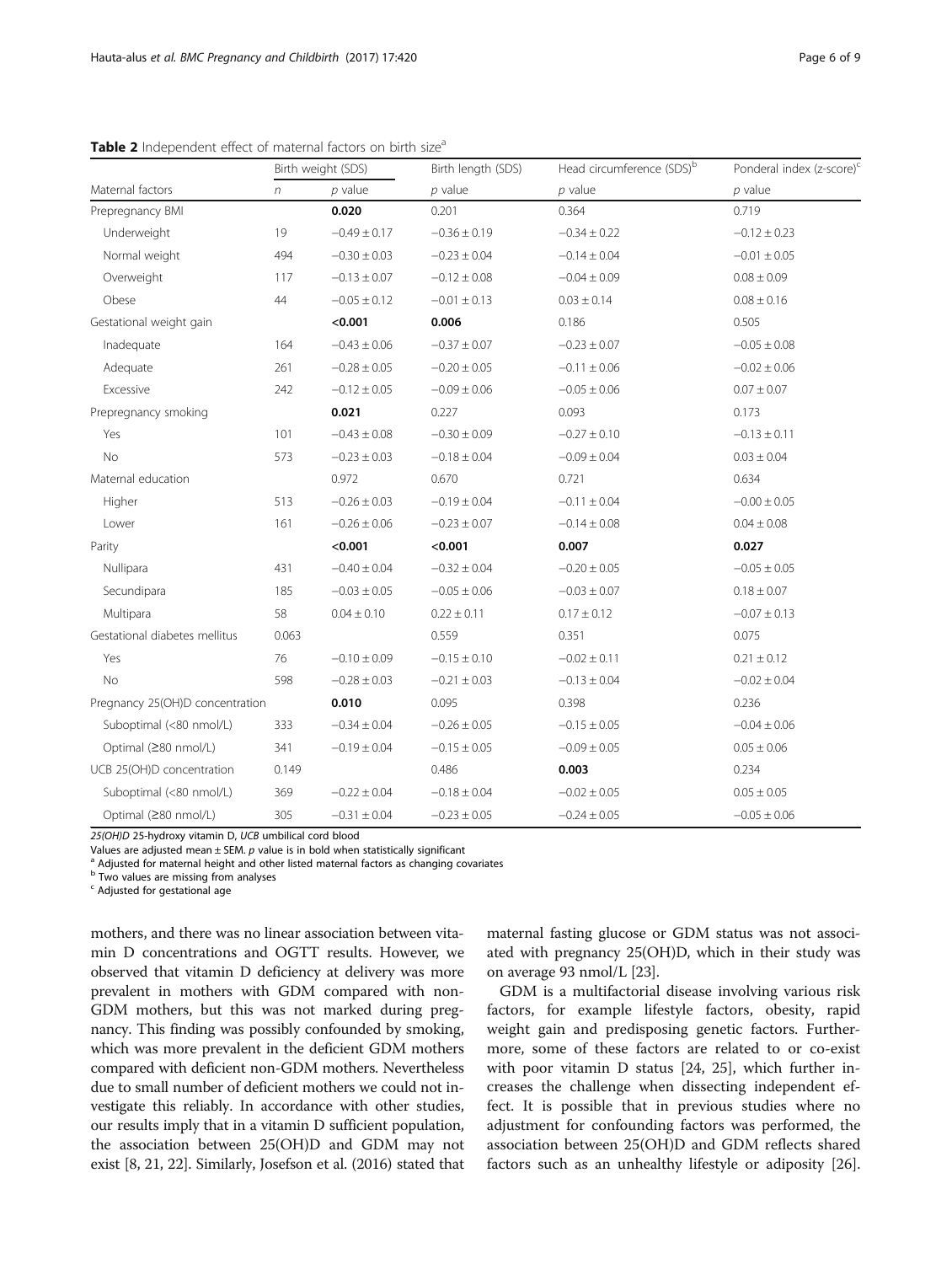

Yet, contrary to many studies, associations between high 25(OH)D and GDM have been reported [27, 28]. Although a biological mechanism between low vitamin D status and diabetes is plausible [29], only a few interventions have been conducted, and these have not proved an effect of vitamin D supplementation on risk of GDM [30].

Maternal vitamin D status associated with birth size: pregnancy 25(OH)D showed a positive association towards birth weight, but UCB 25(OH)D an inverse association with head circumference, while only the inverse association with head circumference was verified with linear model. Harvey et al. (2014) concluded that modest evidence exist for a positive relation between maternal vitamin D status and birth weight [31]. Some earlier studies have shown that severe maternal vitamin D deficiency associates with smaller head circumference at birth [32, 33], yet some have not [34, 35]. In agreement with our findings, others have discovered that mothers with higher vitamin D concentration have infants with smaller head circumference at birth [36, 37]. However, the clinical relevance, if any, of the inverse relationship between maternal vitamin D status and head circumference at birth remains unexplained. It is unknown whether this reflects differences in brain size or in skull bones' structure, and needs to be explored in future

studies. The mean difference in head circumference was 0.22 SD units between the groups with optimal and suboptimal UCB 25OHD. A possible explanation for this might be a U-shaped association between maternal vitamin D concentration and fetal outcomes in a population with sufficient vitamin D status. We have previously suggested the U-shaped association between 25(OH)D concentration and inflammatory biomarkers in cord blood [5].

We have collected a homogenous cohort of Caucasian mothers from the capital region of Finland representing mothers without regular medication and their newborns who were born at term with normal birth weight. In many previous studies, participants had various ethnic backgrounds which could affect both vitamin D status and their risk of GDM [7, 38]. A strength of the present study lies in the recruitment of subjects, which took place in a single hospital, enabled standardised data collection and covered all seasons. However, a multi-centre study might have resulted in a wider variety of socioeconomic backgrounds.

A challenge in previous studies on vitamin D status and GDM has been the lack of relevant adjustments, for example adjustments for BMI and smoking status [6]. In the present study, we have systematically investigated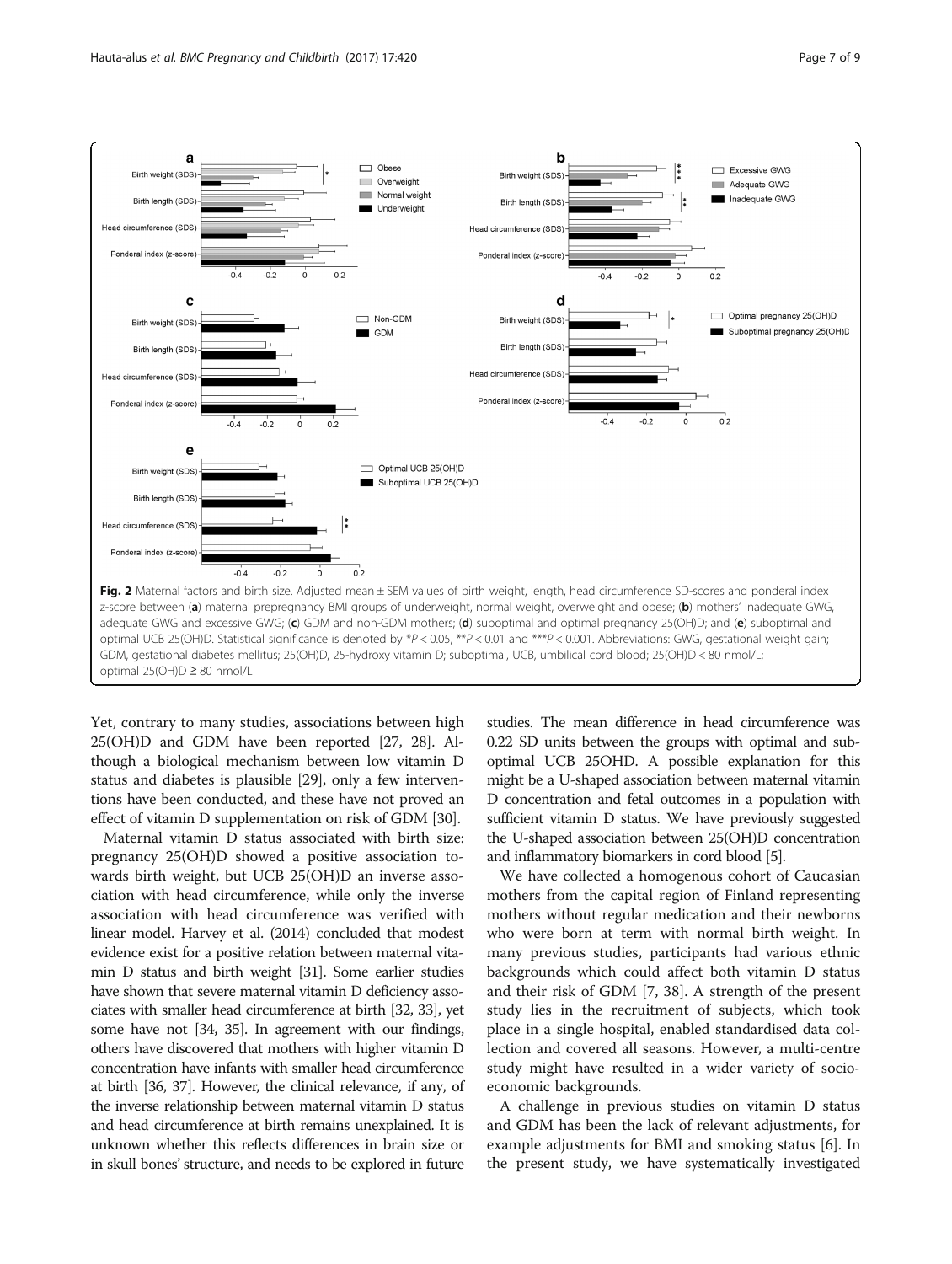confounders between groups, and adjusted for those when applicable. The threshold for defining vitamin D deficiency and the diagnostic criteria for GDM vary between studies, which might affect the results and complicate the comparison of studies. A further limitation is that the OGTT was not performed on all mothers, and a slight possibility exists that the actual prevalence of GDM might be underestimated. Yet, our main results were repeated in a subgroup analysis of only those women to whom an OGTT was performed. In addition, the prevalence of GDM was in accordance with the national statistics [12]. However, in a cross-sectional setting causal relationships cannot be determined.

# Conclusion

In summary, maternal vitamin D concentration was similar in mothers with and without GDM in a vitamin D sufficient population. Furthermore, we found an inverse association between UCB 25(OH)D and infant head circumference. The clinical relevance of this finding remains unsolved and needs to be considered in future studies. Sufficient maternal vitamin D status, specified as 25(OH)D above 50 nmol/L, seems a threshold value, above which the physiological requirements of pregnancy are achieved. Our findings suggest that an adequate maternal vitamin status have been achieved in Finland. However, randomised controlled trials are required in specific risk groups of vitamin D deficiency to clarify if vitamin D supplementation affects the risk of GDM.

# Additional file

[Additional file 1:](dx.doi.org/10.1186/s12884-017-1600-5) DEQAS July 2014 25-hydroxyvitamin D positive bias. (PDF 655 kb)

#### Abbreviations

25(OH)D: 25-hydroxy vitamin D concentration; GDM: Gestational diabetes mellitus; GWG: Gestational weight gain; UCB: Umbilical cord blood

#### Acknowledgements

We are grateful to our research nurses Sirpa Nolvi, Rhea Paajanen, Nea Boman and Päivi Turunen for their assistance in data collection. Laboratory technician Sari Lindén is acknowledged for her valuable work. We acknowledge the midwives and laboratory technicians at Kätilöopisto Maternity Hospital for obtaining umbilical cord blood samples. We are grateful to Professor Kari Teramo, MD, PhD, (Department of Obstetrics and Gynaecology, University of Helsinki and Helsinki University Hospital) for his valuable comments on the manuscript. Most importantly, we thank all the families that participated in this study.

#### Funding

Research project funding sources are Academy of Finland, Governmental Subsidy for Clinical Research, Foundation for Pediatric Research, Finska Läkaresällskapet, Folkhälsan Research Foundation, Sigrid Jusélius Foundation, Stiftelsen Dorothea Olivia, Karl Walter och Jarl Walter Perkléns Minne, and Päivikki and Sakari Sohlberg Foundation.

#### Availability of data and materials

The datasets analysed during the current study are not publicly available due the VIDI intervention trial which has not been published yet, but are available from the corresponding author on reasonable request.

#### Authors' contributions

The authors' contributions are as follows: HHH, HTV, OMM and SA designed the study; HHH, HTV, EMH, ME, JR, SMV, TKH and OMH participated in acquisition of the data; HHH analysed the data; HHH and HTV wrote the first draft of the manuscript. All of the authors critically revised the manuscript and approved the final version.

### Ethics approval and consent to participate

Written informed consent was obtained from the parents at recruitment. This study was conducted according to the guidelines laid down in the Declaration of Helsinki. Ethical approval was obtained from the Research Ethics Committee of the Hospital District of Helsinki and Uusimaa (107/13/03/03/2012). The project protocol is registered in ClinicalTrials.gov in November 8, 2012 (NCT01723852).

### Consent for publication

Not applicable.

#### Competing interests

The authors declare that they have no competing interests.

# Publisher's Note

Springer Nature remains neutral with regard to jurisdictional claims in published maps and institutional affiliations.

#### Author details

<sup>1</sup>Children's Hospital, University of Helsinki and Helsinki University Hospital Biomedicum 2 C, P.O. Box 705, 00020 HUS Helsinki, Finland. <sup>2</sup>Folkhälsan Research Center, Haartmaninkatu 8, P.O.Box 63, 00014 Helsinki, Finland. <sup>3</sup> Center for Molecular Medicine, Karolinska Institute and Clinical Genetics, Karolinska University Hospital, 171 76 Solna, Stockholm, Sweden.

#### Received: 8 February 2017 Accepted: 24 November 2017 Published online: 15 December 2017

#### References

- 1. Viljakainen HT, Saarnio E, Hytinantti T, Miettinen M, Surcel H, Makitie O, Andersson S, Laitinen K, Lamberg-Allardt C. Maternal vitamin D status determines bone variables in the newborn. J Clin Endocrinol Metab. 2010;95(4):1749–57.
- 2. Itkonen ST, Lamberg-Allardt C. Food fortification as a means to increase vitamin D intake. Br J Nutr. 2016;115(11):2075–6.
- 3. Cashman KD, Dowling KG, Skrabakova Z, Kiely M, Lamberg-Allardt C, Durazo-Arvizu RA, Sempos CT, Koskinen S, Lundqvist A, Sundvall J, Linneberg A, Thuesen B, Husemoen LL, Meyer HE, Holvik K, Gronborg IM, Tetens I, Andersen R. Standardizing serum 25-hydroxyvitamin D data from four Nordic population samples using the vitamin D standardization program protocols: shedding new light on vitamin D status in Nordic individuals. Scand J Clin Lab Invest. 2015;75(7):549–61.
- 4. Raulio S, Erlund I, Männistö S, Sarlio-Lähteenkorva S, Sundvall J, Tapanainen H, Vartiainen E, Virtanen S. Successful nutrition policy: improvement of vitamin D intake and status in Finnish adults over the last decade. Eur J Pub Health. 2016; doi:[10.1093/eurpub/ckw154](http://dx.doi.org/10.1093/eurpub/ckw154).
- 5. Rosendahl J, Holmlund-Suila E, Helve O, Viljakainen H, Hauta-Alus H, Valkama S, Enlund-Cerullo M, Hytinantti T, Tervahartiala T, Sorsa T, Makitie O, Andersson S. 25-hydroxyvitamin D correlates with inflammatory markers in cord blood of healthy newborns. Pediatr Res. 2017; doi[:10.1038/pr.2017.9](http://dx.doi.org/10.1038/pr.2017.9).
- 6. Lu M, Xu Y, Lv L, Zhang M. Association between vitamin D status and the risk of gestational diabetes mellitus: a meta-analysis. Arch Gynecol Obstet. 2016;293(5):959–66.
- 7. Burris HH, Camargo CA Jr. Vitamin D and gestational diabetes mellitus. Curr Diab Rep. 2014;14(1):451. -013-0451-3
- Loy SL, Lek N, Yap F, Soh SE, Padmapriya N, Tan KH, Biswas A, Yeo GS, Kwek K, Gluckman PD, Godfrey KM, Saw SM, Muller-Riemenschneider F, Chong YS, Chong MF, Chan JK. Growing up in Singapore towards healthy outcomes (GUSTO) study group: Association of Maternal Vitamin D Status with glucose tolerance and caesarean section in a multi-ethnic Asian cohort: the growing up in Singapore towards healthy outcomes study. PLoS One. 2015;10(11):e0142239.
- 9. American Diabetes Association. Diagnosis and Classification of Diabetes. Diabetes Care. 2013;36(Supplement 1):S67–74.
- 10. Ferrara A. Increasing prevalence of gestational diabetes mellitus: a public health perspective. Diabetes Care. 2007;30(Suppl 2):S141–6.